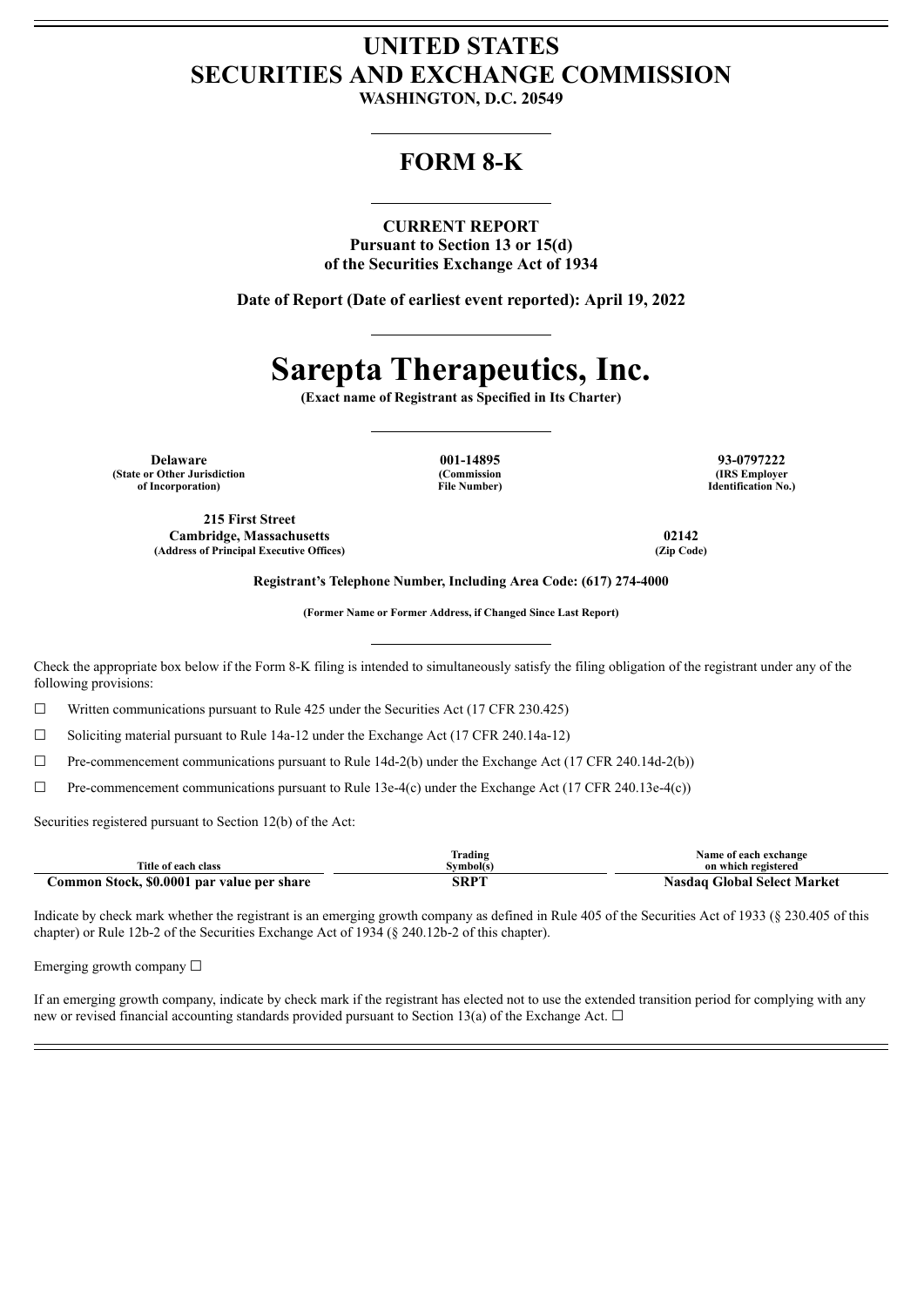#### Item 5.02 Departure of Directors or Certain Officers; Election of Directors; Appointment of Certain Officers; Compensatory Arrangements of **Certain Officers**

On April 19, 2022 (the "Effective Date"), Sarepta Therapeutics, Inc. (the "Company") entered into a letter agreement (the "2022 Letter Agreement") with Douglas S. Ingram, the Company's President and Chief Executive Officer, amending each of the following agreements between the Company and Mr. Ingram: (i) Performance Stock Option Award Agreement (the "Stock Option Agreement"), dated June 26, 2017; (ii) Change in Control and Severance Agreement, effective June 26, 2017, as amended by letter agreement dated June 26, 2018 (the "CIC Agreement"); and (iii) Employment Agreement, dated as of June 26, 2017, as amended by letter agreement dated June 26, 2018 (the "Employment Agreement"). Although the vesting period under the Stock Option Agreement was set to end on June 26, 2022 (the fifth anniversary of the date of the option grant), the Company determined that it was necessary, appropriate and in the best interests of the Company and its stockholders to enter into the 2022 Letter Agreement to provide certainty to investors and employees in advance of the expiration of Mr. Ingram's contract, and to retain and incentivize him.

#### *Amendment to Stock Option Agreement*

In consideration of the compounded annual growth ("CAGR") of the Company's common stock and significant over-performance relative to the Nasdaq Biotech Index from the grant date of the option under the Stock Option Agreement to the Effective Date, the 2022 Letter Agreement amends the vesting schedule of the Stock Option Agreement to provide that 33.33% of the option will be vested on the Effective Date. In determining changes to the option, including the appropriate amount that should be vested on the Effective Date, 16.67% of the option would have vested in accordance with the original vesting schedule contained in the Stock Option Agreement as in effect prior to the Effective Date, based on the 20-day trading average of the Company's common stock immediately preceding the Effective Date (rather then immediately preceding June 26, 2022, the fifth anniversary of the date of grant of the option). The remainder of the 33.33% of the option (*i.e*., an incremental 16.66%) was near the CAGR-adjusted vesting price for April 19, 2022 to meet the terms of the original agreement and is being accelerated in recognition of Mr. Ingram's strong performance, extensive experience in the Company's industry, overall compensation as compared to the compensation paid in the Company's peer group and the competitive landscape for talent.

The remaining unvested portion of the option shall vest in varying increments at any time between the Effective Date and June 26, 2025 (the "Measurement Period") if the Company's common stock (based on the average of the closing price during any consecutive 20 trading day period during the Measurement Period) reaches any of the following levels: \$105.74, \$128.65, \$155.37 and \$186.36 (each a "Company Target Stock Price"), subject to Mr. Ingram's continued service through each applicable vesting date *and* the Company's CAGR exceeds the CAGR of the Nasdaq Biotech Index in varying percentages (as set forth in the 2022 Letter Agreement) measured during the same period. The Company Target Stock Prices were calculated using the CAGR of the per share exercise price of the option from the date of grant until the fifth anniversary of the date of grant, using five percent increments starting with 25% CAGR and ending with 40% CAGR. The percentages of the option that will vest based on attainment of each Company Target Stock Price remain unchanged from the vesting percentages contained in the Stock Option Agreement as in effect immediately prior to the effective date of the 2022 Letter Agreement.

The 2022 Letter Agreement also adds a holding period with respect to any shares acquired pursuant to the exercise of any portion of the option. As of the Effective Date, Mr. Ingram will not be permitted during the Holding Period (as defined below) to sell or otherwise transfer or dispose of any of the shares acquired pursuant to the exercise of any portion of the option after deduction of any shares withheld or sold to pay the applicable aggregate exercise price and/or withholding taxes applicable to the exercise of the relevant portion of the option (other than certain transfers permitted for estate planning purposes where the transferee would be subject to the Holding Period).

"Holding Period" is defined in the 2022 Letter Agreement as the one year period commencing on the exercise of any portion of the stock option, except that the Holding Period shall automatically end on the earliest to occur of the following: a Change in Control, Mr. Ingram's death or disability, termination of Mr. Ingram by the Company without "Cause," termination by Mr. Ingram with "Good Reason", or Mr. Ingram's termination following non-renewal by the Company and Mr. Ingram of the "Employment Term" as provided in Section 2 of the Employment Agreement (and as each such term is defined in the Employment Agreement).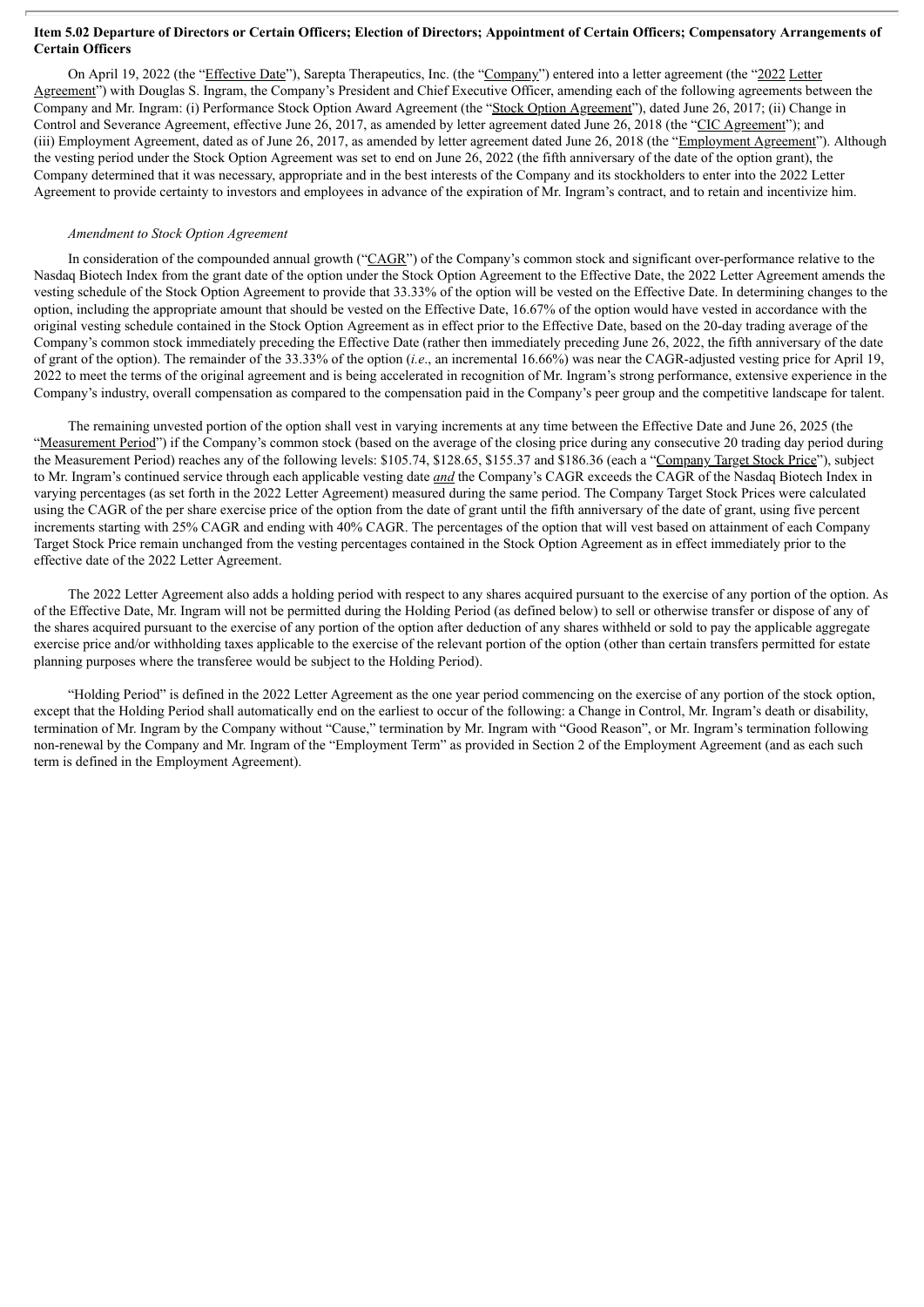The Company expects to incur a significant non-cash accounting charge in connection with the 2022 Letter Agreement, which will be disclosed in the Company's upcoming filings on Form 10-Q in 2022.

#### *Amendment to Change in Control and Severance Agreement*

The 2022 Letter Agreement amends the CIC Agreement to provide that in the event of a "Covered Termination" during a "Change in Control Period" (each as defined in the CIC Agreement), any unvested portion of the option shall become vested with respect to that number of shares subject to the option that would have vested upon achievement of any of the Company Target Stock Price goals if the CAGR in the closing price of the Company's common stock from the Effective Date to the date of the Change in Control (as defined in the CIC Agreement) ("CIC CAGR Company") equals or exceeds the CAGR of the closing price of the Company's common stock during the Measurement Period that would have been required to achieve the corresponding Company Stock Target Price on June 26, 2025, subject to the vesting percentages set forth in the Stock Option Agreement and the extent to which the Company CIC CAGR (from the Effective Date to the date of the Change in Control) exceeds the Biotech Index CAGR (from the date of grant to the date of the Change in Control). However, no such vesting shall occur if the sale price of the Company's common stock paid in a Change in Control (the "CIC Price") occurring at any time during the 18-month period commencing on the Effective Date does not equal at least \$130 per share. If the CIC Price is less than \$130 per share during such 18-month period, the portion of the option that corresponds to the next applicable vesting column in the vesting table in the Stock Option Agreement (taking into account the extent to which the Company CIC CAGR exceeds the Biotech Index CAGR) shall vest on the Covered Termination during the Change in Control Period. Any portion of the option that does not vest under these provisions shall be immediately forfeited.

#### *Amendment to Employment Agreement*

The 2022 Letter Agreement amends the Employment Agreement for consistency with the changes to the Stock Option Agreement described above and also provides that Mr. Ingram will become eligible for any future annual equity incentive awards after his first eight years of employment. In addition, outside of a Change of Control, in the event of a termination of Mr. Ingram by the Company without "Cause," termination by Mr. Ingram with "Good Reason", or Mr. Ingram's termination following non-renewal by the Company, the option will continue to be eligible to vest for one year from the date of such termination, but in no event will vesting occur after June 26, 2025. Any portion of the option that does not vest within such one-year period shall be forfeited.

The foregoing summary does not purport to be complete and is subject to, and qualified in its entirety by reference to, the complete copy of the 2022 Letter Agreement, which is filed as exhibit 10.1 to this Form 8-K. Except as amended by the 2022 Letter Agreement, the Stock Option Agreement, CIC Agreement and Employment Agreement remain in effect in accordance with their terms.

#### **Item 9.01 Financial Statements and Exhibits.**

#### **(d) Exhibits.**

| Exhibit<br><b>Number</b> |                                                                                                                                            |
|--------------------------|--------------------------------------------------------------------------------------------------------------------------------------------|
| 10.1                     | Letter Agreement, dated April 19, 2022, between Sarepta Therapeutics, Inc. and Douglas S. Ingram                                           |
| 104                      | The cover page from this Current Report on Form 8-K of Sarepta Therapeutics, Inc., formatted in Inline XBRL and included as<br>Exhibit 101 |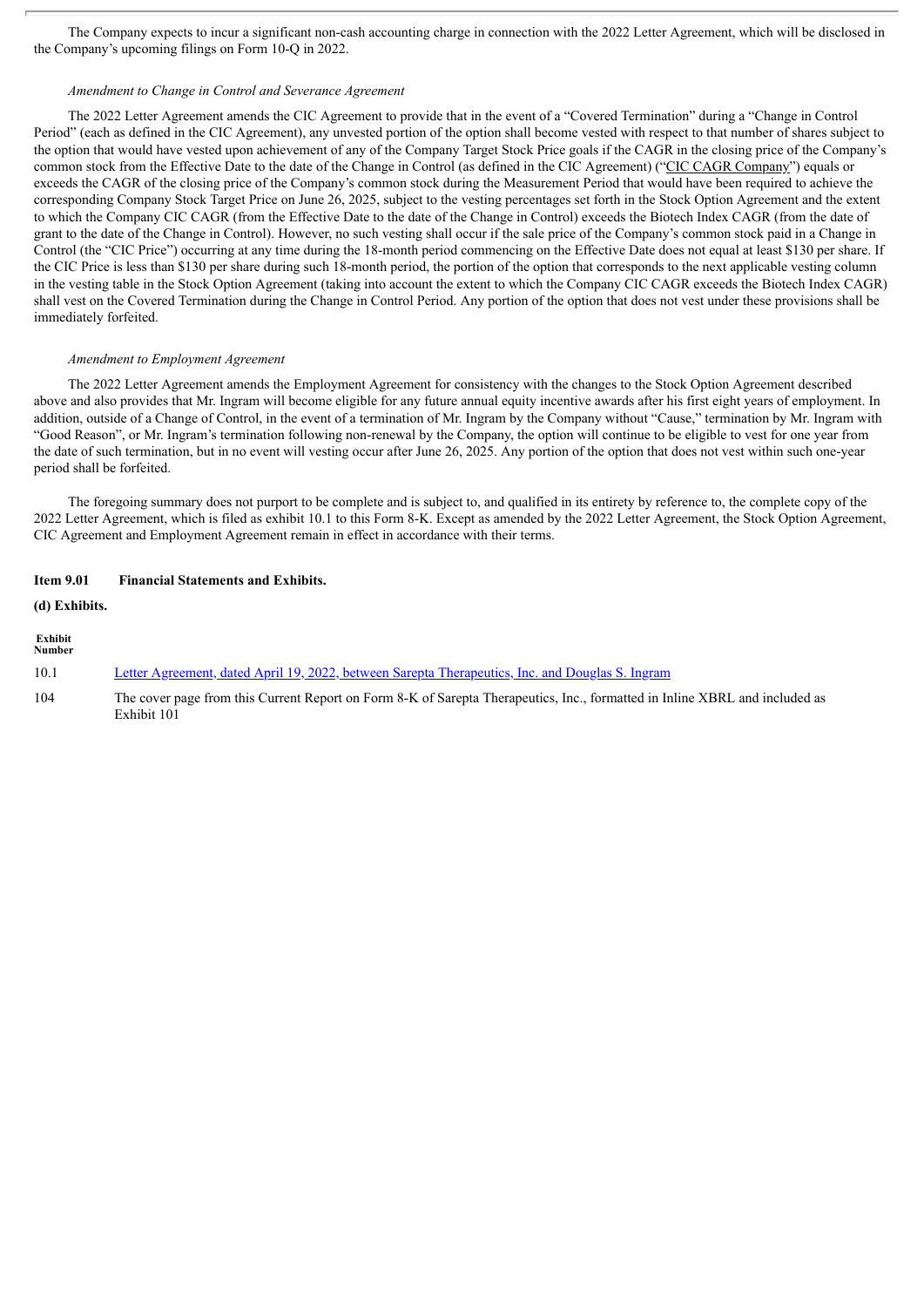**SIGNATURES**

Pursuant to the requirements of the Securities Exchange Act of 1934, the registrant has duly caused this report to be signed on its behalf by the undersigned thereunto duly authorized.

Date: April 21, 2022

### **Sarepta Therapeutics, Inc.**

By: /s/ Ryan E. Brown

Ryan E. Brown Senior Vice President, General Counsel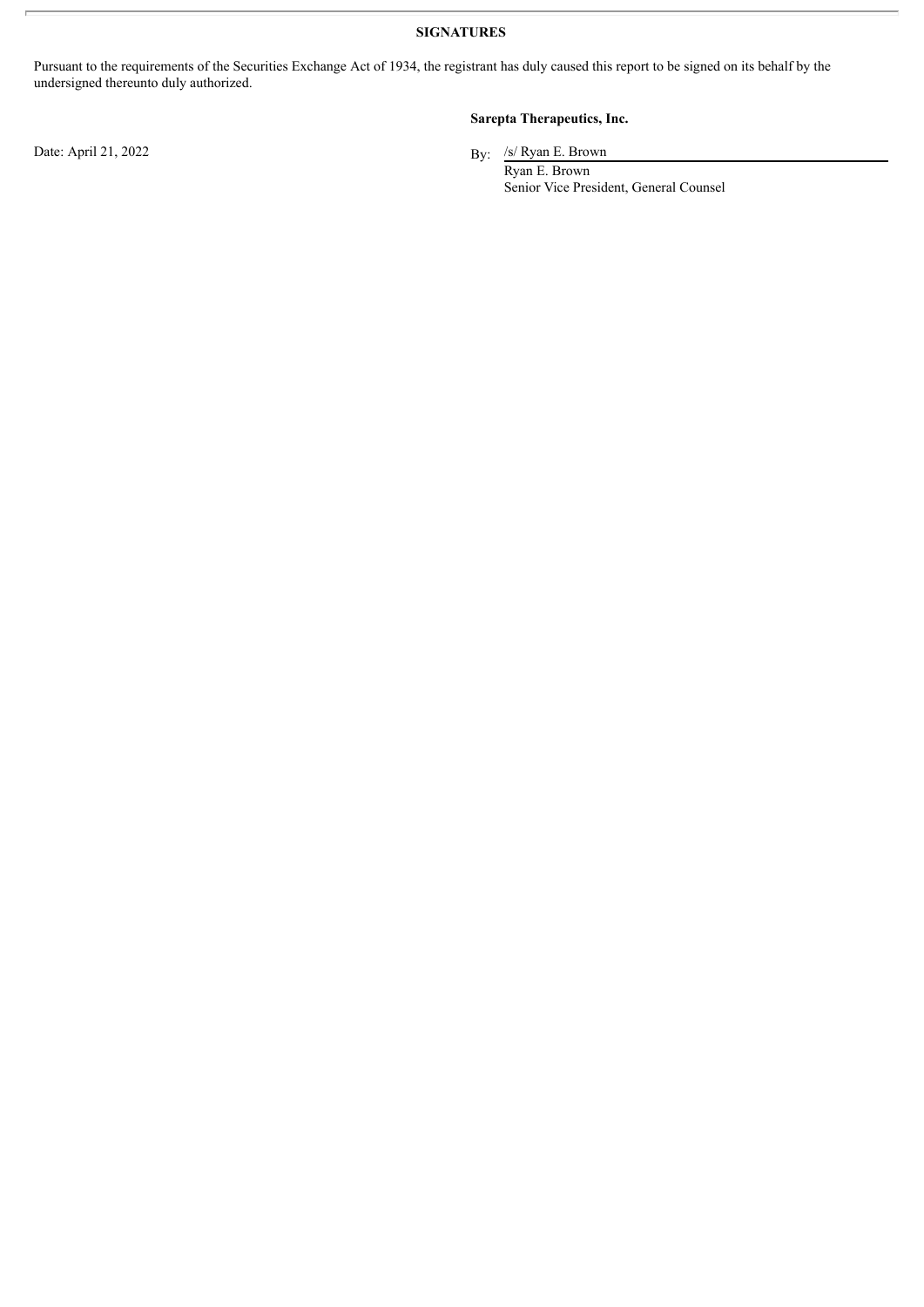## **EXECUTION VERSION**

April 19, 2022

<span id="page-4-0"></span>Mr. Douglas S. Ingram c/o Sarepta Therapeutics, Inc. 215 First Street Cambridge, MA 02142

#### Re: **Amendments to Performance Stock Option Award Agreement, Change in Control and Severance Agreement and Employment Agreement relating to Performance Stock Option**

#### Dear Doug:

This letter agreement ("Letter Agreement") amends, effective on the date above, certain terms of the: (i) Performance Stock Option Award Agreement (the "Stock Option Agreement"), dated June 26, 2017, between you and Sarepta Therapeutics, Inc. (the "Company") under the Company's 2014 Employment Commencement Incentive Plan, as amended; (ii) Change in Control and Severance Agreement, effective June 26, 2017, between you and the Company, as amended by letter agreement dated June 26, 2018 (the "CIC Agreement"); and (iii) Employment Agreement, dated as of June 26, 2017, between you and the Company, as amended by letter agreement dated June 26, 2018 (the "Employment Agreement"). Capitalized terms used in Sections A, B and C below that are not otherwise defined in this Letter Agreement have the meanings set forth in the Stock Option Agreement, the CIC Agreement and the Employment Agreement, respectively. Except as expressly provided herein, the Stock Option Agreement, the CIC Agreement and the Employment Agreement will continue in accordance with their respective terms and conditions.

#### **A. Amendment to Performance Stock Option Award Agreement**

1. Vesting Schedule. The section entitled "Vesting Schedule" beginning on page one of the Stock Option Agreement is hereby deleted in its entirety (except for the last paragraph therein which shall be retained) and is hereby replaced with the following:

#### "Vesting Schedule:

Effective April 19, 2022 (the "Effective Date"), subject to any acceleration provisions contained in the Plan or set forth below, this Option may be exercised, in whole or in part, in accordance with the following schedule:

In consideration of the CAGR of the Company's Common Stock and significant over-performance relative to the NASDAQ Biotech Index (symbol NBI) from the Date of Grant to the Effective Date, on the Effective Date, 33.33% of this Option *(i.e.,* 1,099,890 shares of the Company's Common Stock underlying this Option) shall be vested (the "Vested Tranche").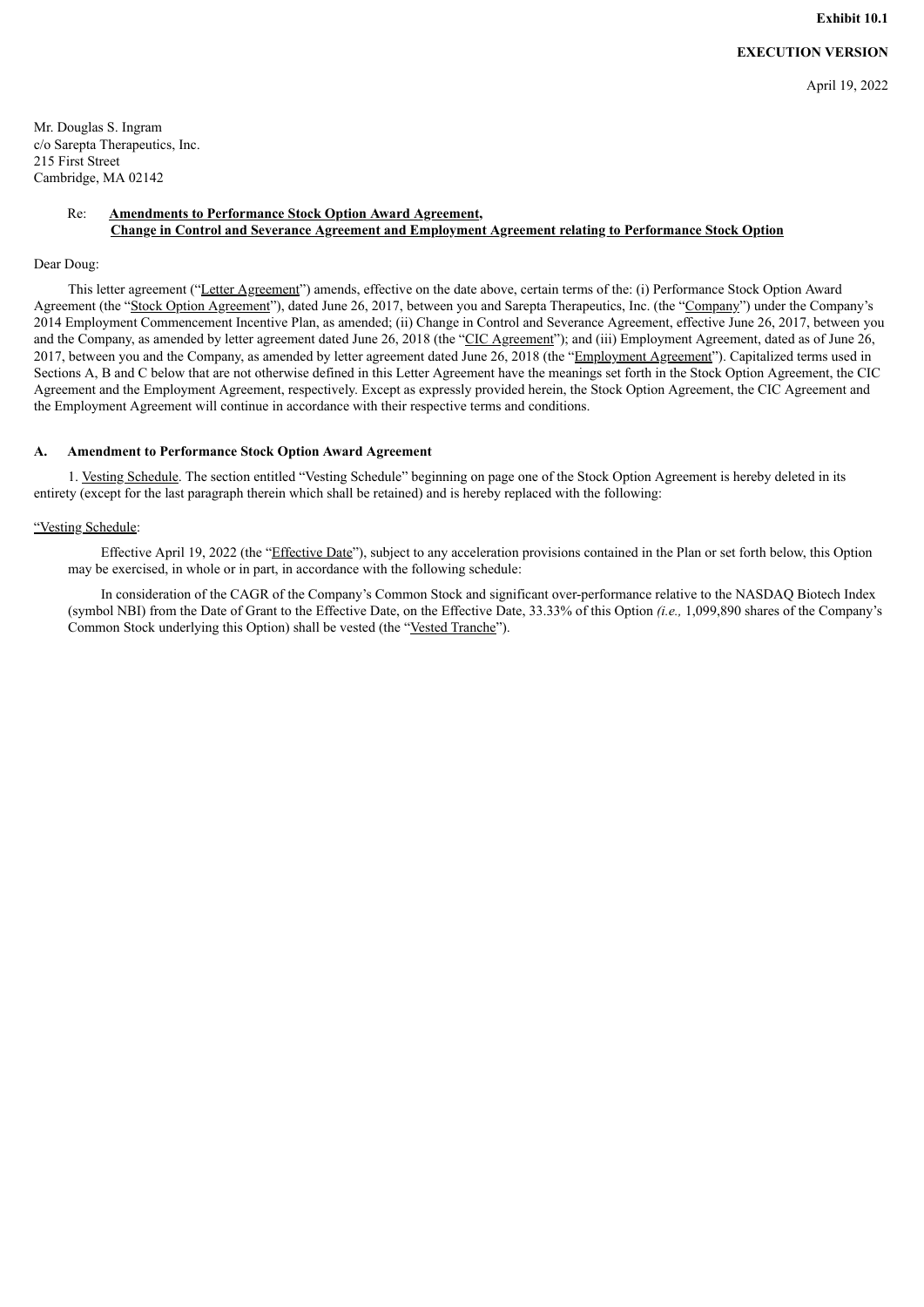The remaining unvested portion of this Option *(i.e.,* 66.67% of this Option which corresponds to 2,200,110 shares of the Company's Common Stock underlying this Option) shall vest at any time between the Effective Date and June 26, 2025 (the "Measurement Period"), upon achievement during the Measurement Period of an average closing price for the Company's Common Stock set forth on the table below, calculated using the average of the closing prices of the Company's Common Stock during any consecutive 20 trading day period occurring during the Measurement Period (the "Company Target Stock Price"), subject to the Participant's continued service to the Company or a subsidiary thereof from the Effective Date through each applicable date of achievement of the Company Target Stock Price during the Measurement Period; provided, that during the period from the Date of Grant through the date of the achievement of the Company Target Stock Price, the compounded annual growth rate ("CAGR") of the Company's Common Stock Price (based on the average of the closing price during such consecutive 20 trading day period occurring during the Measurement Period) (the "Company CAGR") exceeds the CAGR of the NASDAQ Biotech Index (symbol NBI) (or any successor index) (the "Biotech Index") (the "Biotech Index CAGR") during the same period, as set forth in the table below and calculated at the time of vesting. For the avoidance of doubt, the Company Target Stock Price will be measured on a rolling basis during the Measurement Period such that a new 20 consecutive trading day period will begin on every trading day, provided, however, that each of the 20 consecutive trading days must occur during the Measurement Period.

The Option shall be eligible for multiple vesting events during the Measurement Period upon the achievement of higher levels of Company Target Stock Price set forth in table below. Once a Company Target Stock Price in the table below is first achieved, the applicable vesting percentage in the table below that corresponds with the applicable percentage in the left column by which the Company CAGR exceeds the Biotech Index CAGR (i.e., Company CAGR less Biotech Index CAGR) (such applicable percentage, the "Relative CAGR Percentage") is multiplied by the total of number of shares of the Company's Common Stock underlying this Option. Upon achievement of the Company Target Stock Price during the Measurement Period in accordance with the table below, the vesting percentage in the table below that corresponds to the applicable Relative CAGR Percentage shall apply to the Option, less the percentage of this Option that previously vested, except that the aggregate vesting shall not be less than the vesting of the Vested Tranche. Once a portion of the Option vests based on achievement of a Company Target Stock Price under the table below, no further vesting at lower levels of Company Target Stock Price may occur.

#### **Vesting Table**

| Company Target Stock Price (1):                 | \$105.74                  | \$128.65  | \$155.37 | \$186.36 |
|-------------------------------------------------|---------------------------|-----------|----------|----------|
| Percent Company CAGR exceeds Biotech Index CAGR | <b>Vesting Percentage</b> |           |          |          |
| $0.00\% - 0.99\%$                               | $0.00\%$                  | $16.67\%$ | 33.33%   | 33.33%   |
| $1.00\% - 1.99\%$                               | 8.33%                     | 26.67%    | 43.33%   | 46.67%   |
| $2\% - 2.99\%$                                  | $16.67\%$                 | 36.67%    | 53.33%   | 60.00%   |
| $3\% - 3.99\%$                                  | 25.00%                    | 46.67%    | 63.33%   | 73.33%   |
| $4\% - 4.99\%$                                  | 33.33%                    | 56.67%    | 73.33%   | 86.67%   |
| at least $5\%$                                  | 50.00%                    | 66.67%    | 83.33%   | 100.00%  |

(1) Company Target Stock Price dollar amounts set forth in the table above correspond to the Company CAGR percentages as follows: \$105.74 is based on 25% Company CAGR, \$128.65 is based on 30% Company CAGR, \$155.37 is based on 35% Company CAGR and \$186.36 is based on 40% Company CAGR. These Company Target Stock Price dollar amounts were calculated using the CAGR of the per share Exercise Price from the Date of Grant until the fifth anniversary of the Date of Grant.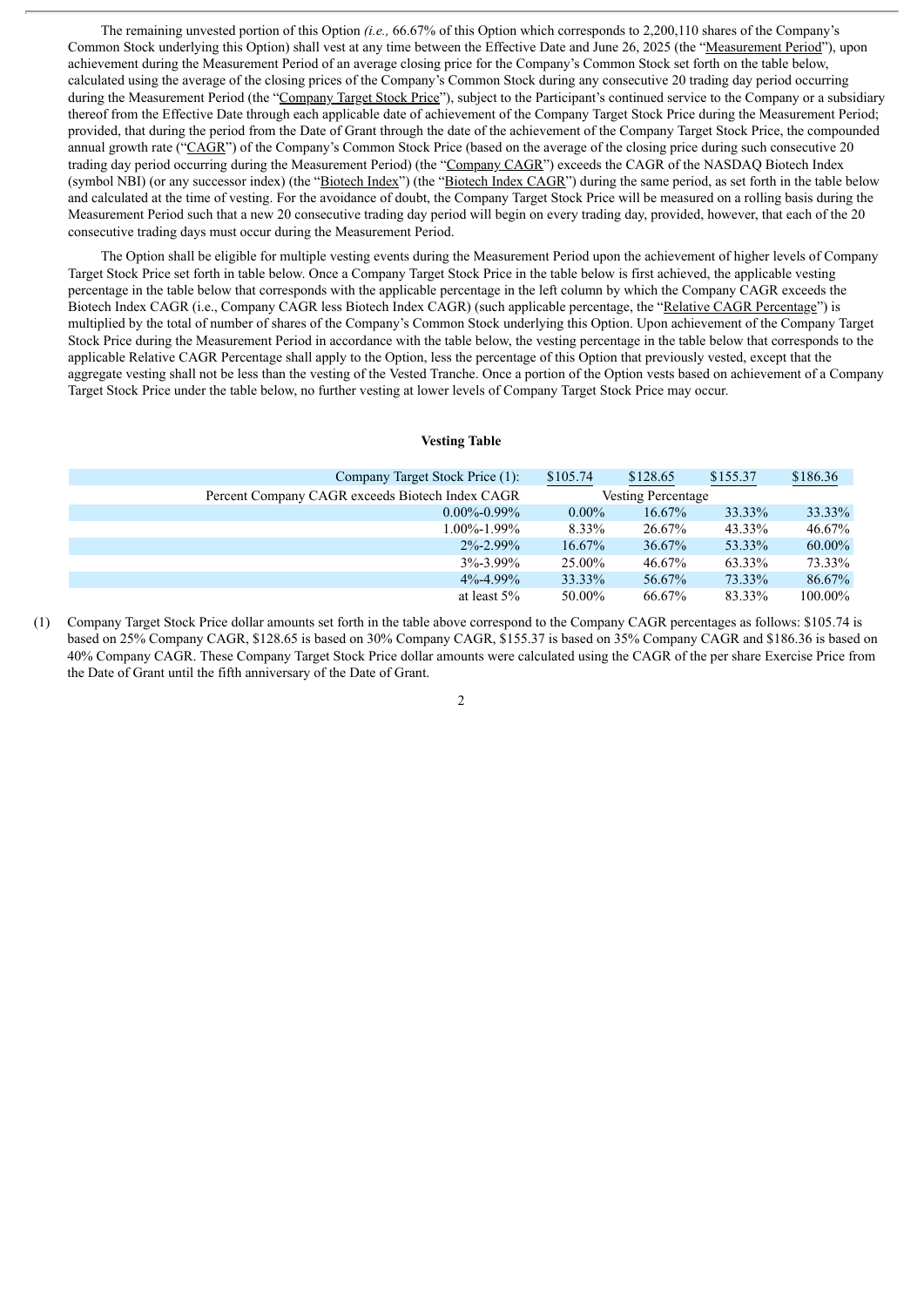Except as expressly provided herein, the unvested portion of the Option (after taking into account the Vested Tranche) shall not vest prior to the achievement of the Company Target Stock Price during the Measurement Period with the corresponding Company CAGR exceeding the Biotech Index CAGR as set forth in the table above. For the avoidance of doubt, no interpolation between stock price levels shall be used to determine the vesting percentage.

The Participant acknowledges and agrees that this vesting schedule shall replace and supersede the vesting schedule set forth in Section 5(b) of the Employment Agreement dated June 26, 2017, between you and the Company, as amended by letter agreement dated June 26, 2018 (the "Employment Agreement"). In addition to being subject to the terms and conditions in this Award Agreement and the Plan, the Option shall be subject to Section 26 of the Employment Agreement.

2. Holding Period. The following new section entitled "Holding Period" is hereby added to the Stock Option Agreement after the section entitled "Vesting Schedule."

"Notwithstanding anything herein to the contrary, upon the vesting of any portion of this Option, the Participant shall not be permitted during the Holding Period (as defined below) to sell or otherwise transfer or dispose of any of the shares of the Company's Common Stock acquired pursuant to the exercise of any portion of this Option after deduction of any shares withheld or sold to pay the applicable aggregate exercise price and/or withholding taxes applicable to the exercise of the relevant portion of this Option (other than transfers for estate planning purposes to a Family Member, as defined under Section 2(t) of the Plan, provided, however, that such Family Member agrees to be subject to the Holding Period to the same extent it would have otherwise applied to the Participant). The term "Holding Period" means the one-year period commencing on the exercise of any portion of this Option, except that the Holding Period shall automatically end on the earliest to occur of the following: (i) a Change in Control: (ii) the Participant's death; (ii) the Participant's Disability; or (iii) termination of the Participant by the Company without "Cause," termination by the Participant with "Good Reason" or as a result of the Participant's termination following non-renewal by the Company and Participant of the "Employment Term" as provided in Section 2 of the Employment Agreement (and as each such term is defined in the Employment Agreement)."

#### **B. Amendment to Change in Control and Severance Agreement**

1. Vesting of Performance Option Award. Section 3(c)(ii) of the CIC Agreement is hereby amended to read as follows:

"ii. Performance Option Award. With respect to the Performance Option Award, any unvested portion of the Performance Option Award shall automatically become vested and exercisable and any forfeiture restrictions or rights of repurchase thereon shall immediately lapse, in each case, with respect to that number of shares subject to the Performance Option Award that would have vested upon achievement of any of the Company Target Stock Price goals if the compounded annual growth rate in the closing price of the Company's Common Stock from April 19, 2022 to the date of the Change in

3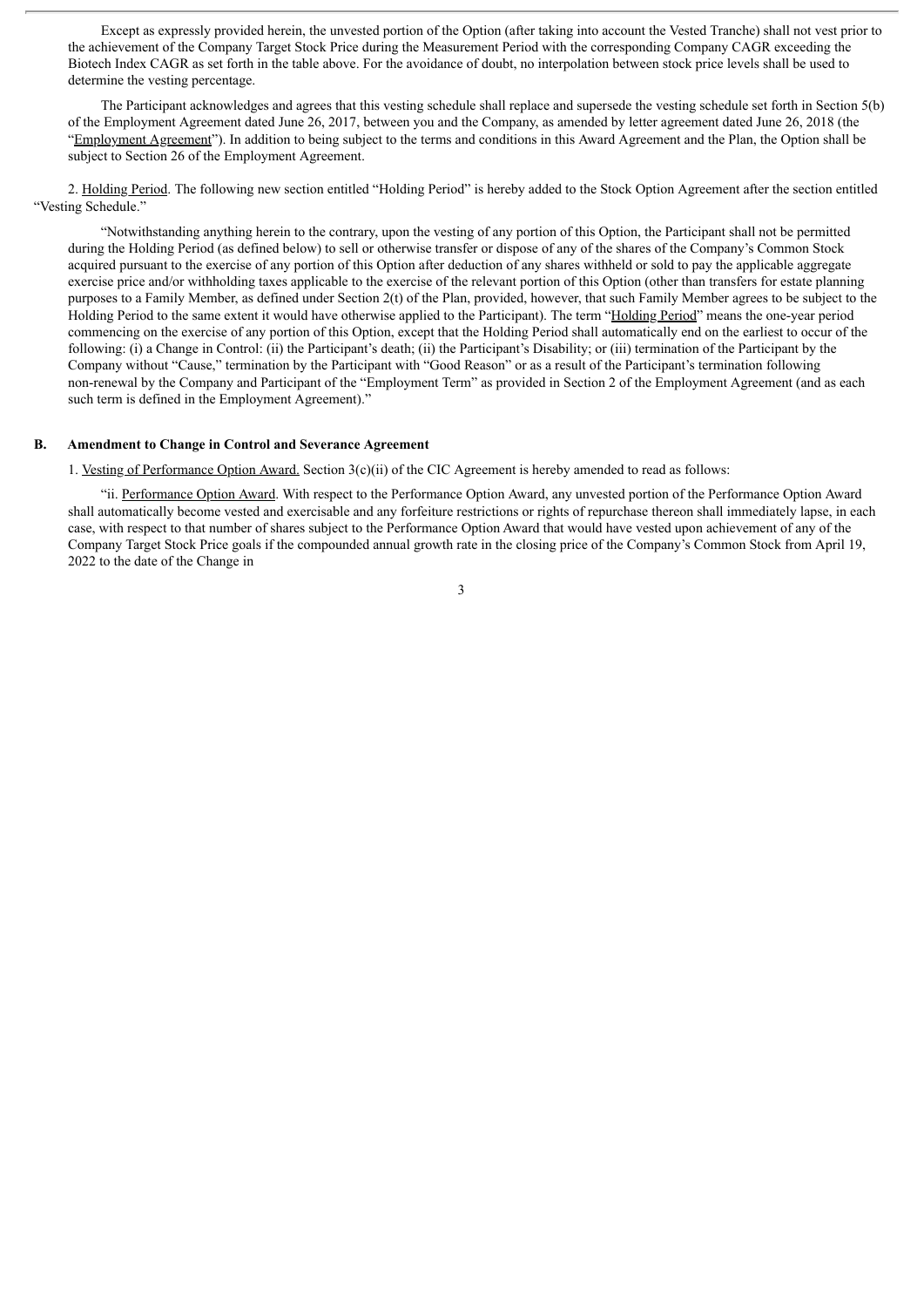Control ("Company CIC CAGR") equals or exceeds the compounded annual growth rate of the closing price of the Company's Common Stock from April 19, 2022 to June 26, 2025 ("Company Measurement Period CAGR") that would have been required to achieve the corresponding Company Target Stock Price on June 26, 2025, subject to the percentages set forth in the vesting table in the Performance Option Award agreement and the extent to which the Company CIC CAGR exceeds the Biotech Index CAGR (in the case of the Company CIC CAGR, calculated from April 19, 2022 to the date of the Change in Control and in the case of the Biotech Index CAGR, from the Date of Grant to the date of the Change in Control) as set forth in the Performance Option Award agreement. Notwithstanding anything herein to the contrary, no such vesting and exercisability shall occur if the sale price of the Company's common stock paid in the Change in Control (the "CIC Price") occurring at any time during the eighteen (18) month period commencing on the Effective Date does not equal at least \$130 per share. If the CIC Price occurring at any time is less than \$130 per share during such eighteen (18) month period, any unvested portion of the Performance Option Award shall automatically become vested and exercisable and any forfeiture restrictions or rights of repurchase thereon shall immediately lapse, in each case, with respect to the number of shares subject to the Performance Option Award that correspond to the next applicable vesting percentage column under the vesting table set forth in the Performance Option Award agreement (taking into account the extent to which the Company CIC CAGR exceeds the Biotech Index CAGR (in the case of the Company CIC Price CAGR, calculated from April 19, 2022 to the date of the Change in Control and in the case of the Biotech Index CAGR, from the Date of Grant to the date of the Change in Control) as set forth in the Performance Option Award agreement). Any portion of the Performance Option Award that does not vest pursuant to this Section 3(c)(ii) as of Executive's termination date shall be immediately forfeited and of no further force or effect. Exhibit A contains examples demonstrating the vesting under this Section 3(c)(ii). The terms "Company Target Stock Price" and "Biotech Index CAGR" (as modified herein) shall have the meanings set forth in the Performance Option Award."

In addition, Section 3 (c)(iii) of the CIC Agreement is hereby deleted in its entirety.

#### **C. Amendment to Employment Agreement**

1. Inducement Performance Option Award. Section 5(b) of the Employment Agreement is hereby amended to delete the entire section other than the last sentence, which shall be retained in its entirety.

- 2. Annual Equity Awards. Section 5(c) of the Employment Agreement is hereby amended by replacing the word "fifth" with the word "eighth."
- 3. Employment Termination due to Non-Renewal, Without Cause or for Good Reason Outside of Change in Control Period.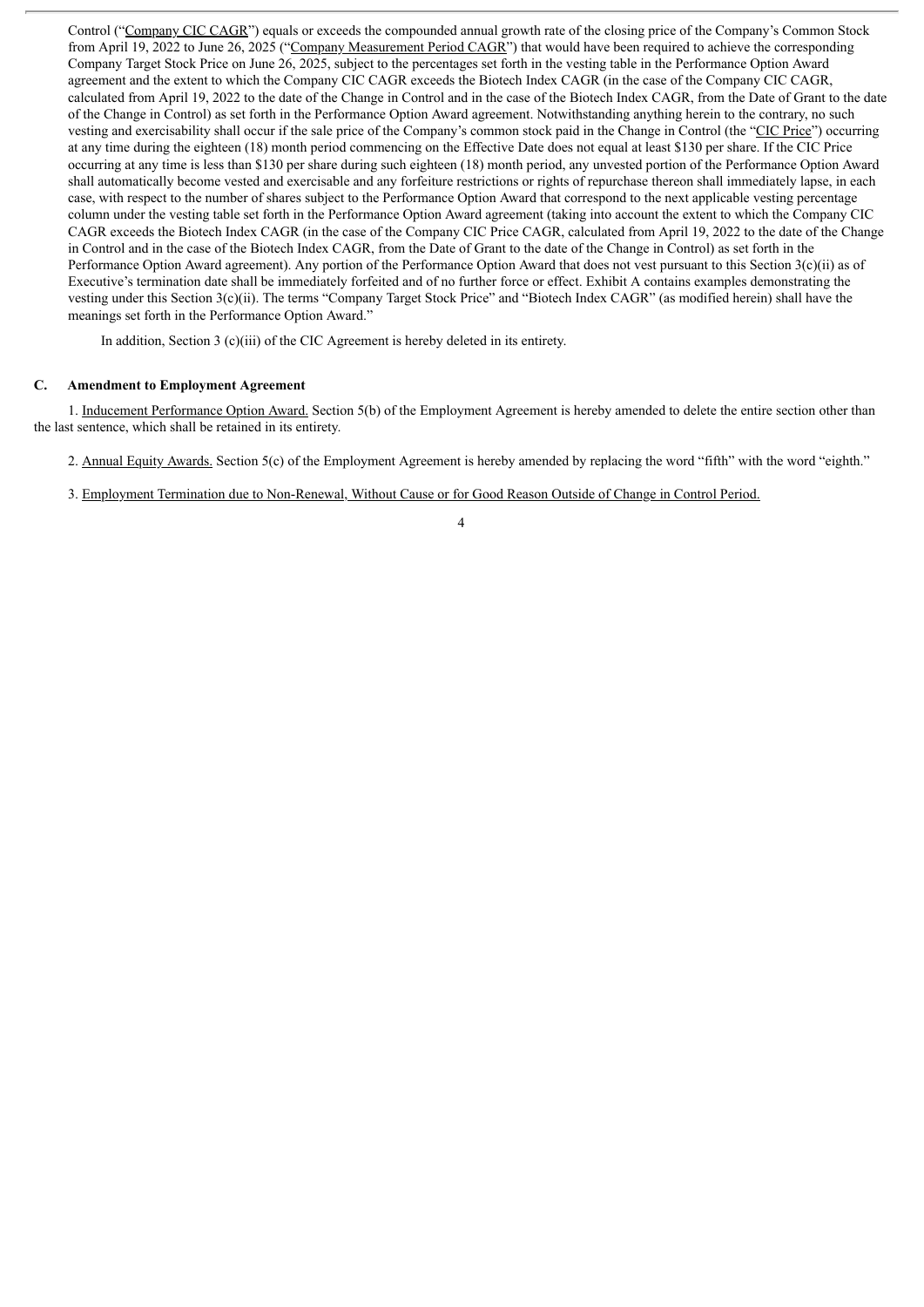Section 8(c)(ii)(B) of the Employment Agreement is hereby amended in its entirety to read as follows:

"Executive's Performance Option Award will remain outstanding and continue to vest in accordance with the terms of the Letter Agreement dated April 19, 2022 for a period of 1 year from the date of Executive's termination, provided, however, that in no event shall any continued vesting occur after June 26, 2025. Any portion of the Performance Option Award that does not vest within such 1-year period shall be forfeited and of no further force and effect."

4. Performance Option Award Vesting Examples. The Employment Agreement is hereby amended to delete Exhibit A in its entirety.

#### **D. Miscellaneous**

1. Entire Understanding. This Letter Agreement sets forth the entire agreement between you and the Company regarding the amendments of the Stock Option Agreement, CIC Agreement and Employment Agreement and supersedes any other discussions or agreements between you and the Company regarding the matters addressed herein.

2. Severability; Counterparts. The invalidity or unenforceability of any provision of this Letter Agreement will not affect the validity or enforceability of any other provision. If any provision of this Letter Agreement is held invalid or unenforceable in part, the remaining portion of such provision, together with all other provisions of this Letter Agreement, will remain valid and enforceable and continue in full force and effect to the fullest extent consistent with law. This Letter Agreement may be executed in several counterparts (including, without limitation, by facsimile, PDF or electronic transmission), each of which will be deemed an original, and such counterparts will constitute one and the same instrument.

*[Remainder of Page Intentionally Left Blank}*

<sup>5</sup>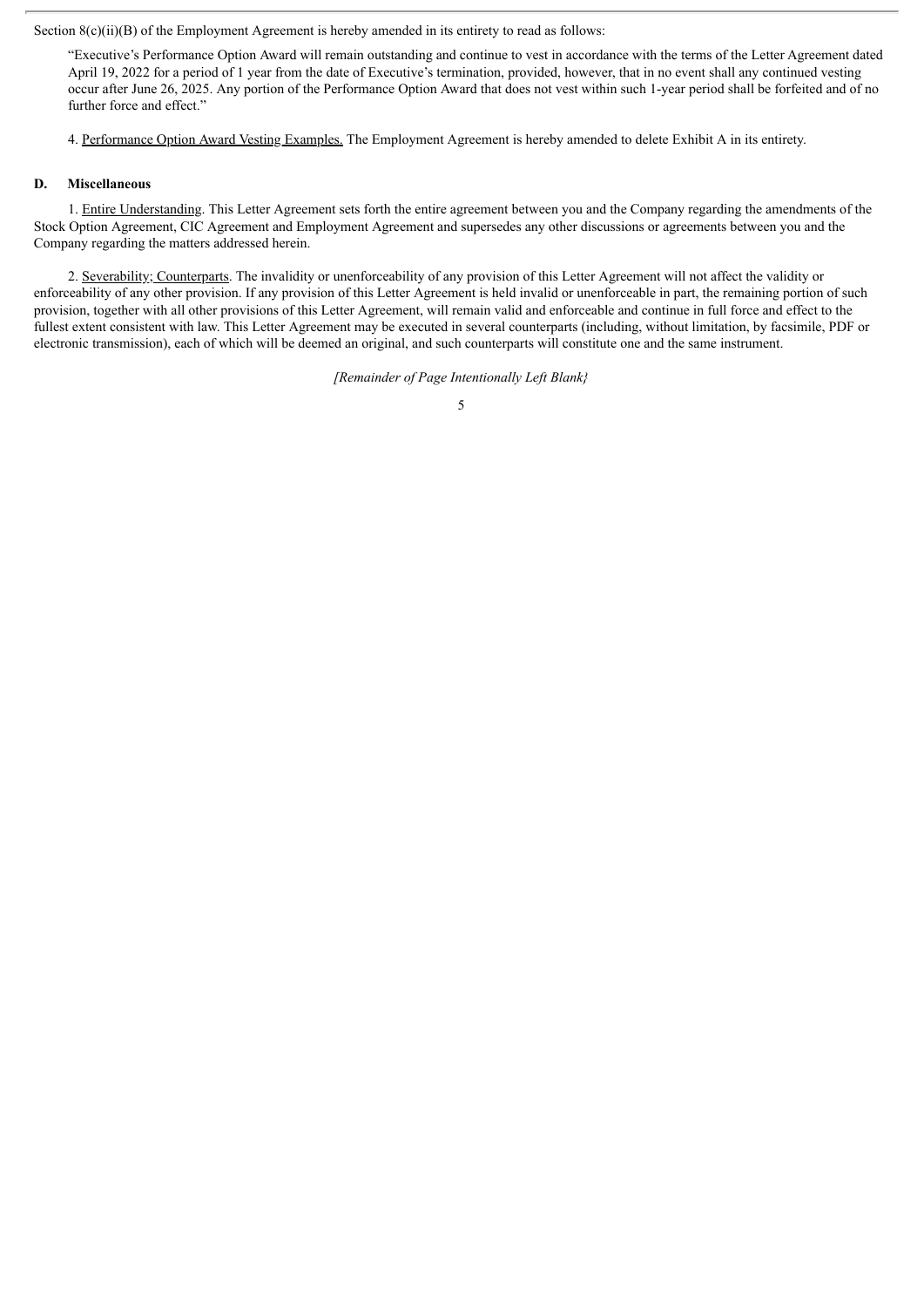To indicate your agreement with the foregoing, please sign and return this Letter Agreement to me. This Letter Agreement will become effective as of the date on which you sign below.

Very truly yours,

SAREPTA THERAPEUTICS, INC.

By: /s/ Claude Nicaise

Name: Claude Nicaise, M.D. Title: Chair of the Compensation Committee of the Board of Directors

Accepted and Agreed:

/s/ Douglas S. Ingram

Name: Douglas S. Ingram Date: April 19, 2022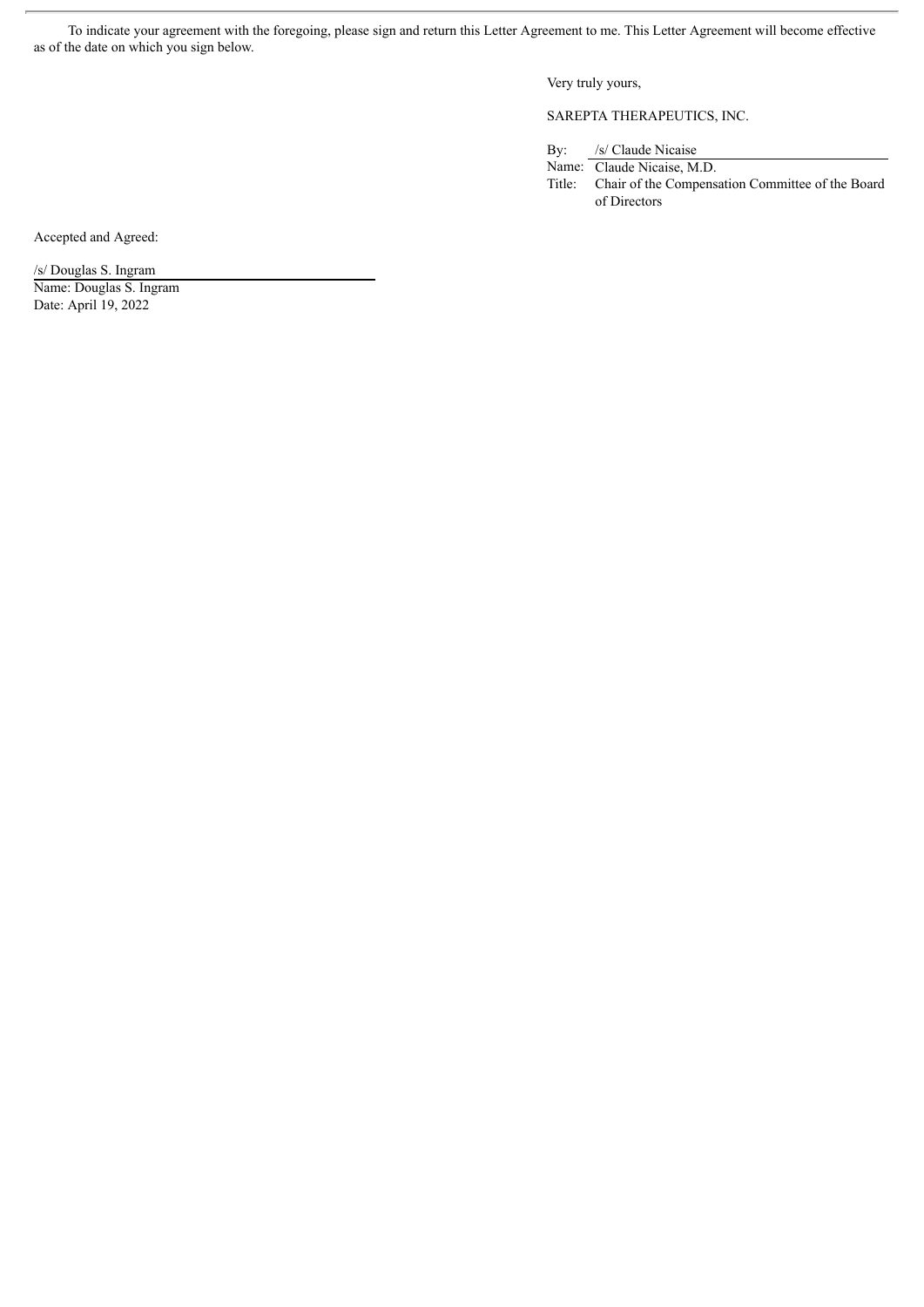### **EXHIBIT A**

#### **PERFORMANCE OPTION AWARD VESTING EXAMPLES DOUBLE TRIGGER (CIC)**

In each of the following examples, assume that the closing price of the Company's common stock on the Effective Date is \$85 per share. Utilizing this assumption, the Company Target Stock Prices listed in the vesting table correspond to the following Company CAGRs for the **Measurement Period** *(i.e.,* **the Effective Date to June 26, 2025) as follows:**

#### **Company**

**Target Stock Company CAGR Price**

| \$105.74 | $7.50\%$ |
|----------|----------|
| \$128.65 | 14.80%   |
| \$155.37 | 22.27%   |
| \$186.35 | 29.91%   |

#### Example A:

Assume that a Change in Control occurs on the one year anniversary of the Effective Date *(i.e.,* April 19, 2023) with a sale price paid in the Change in Control equal to \$110 per share. In this case, the Company CIC CAGR equals 29.41%. Assume the Company CIC CAGR (for the period beginning on the Effective Date and ending on the date of the Change in Control) exceeds the Biotech Index CAGR (for the period beginning on the Date of Grant and ending on the date of the Change in Control) by at least 5%. Assume that none of the Company Target Stock Prices were achieved between the Effective Date and the Change in Control.

Under the vesting table, the Option will vest under the column for a Company Target Stock Price of \$128.65 with a Company CIC CAGR (for the period beginning on the Effective Date and ending on the date of the Change in Control) that exceeds the Biotech Index CAGR (for the period beginning on the Date of Grant and ending on the date of the Change in Control) by at least 5%, resulting in a vesting percentage of 66.67% of the shares subject to the Option *(i.e.,* 2,200,110 shares), less the amount already vested *(i.e.,* 33.33% or 1,099,890 shares). Accordingly, an additional 1,100,220 shares subject to the Option will vest upon a "Covered Termination" during a "Change in Control Period" under Section 3 (c)(ii) of the CIC Agreement (as amended pursuant to the Letter Agreement).

#### Example B:

Assume that a Change in Control occurs on the second year anniversary of the Effective Date *(i.e.,* April 19, 2024) with a sale price paid in the Change in Control equal to \$130 per share. In this case, the Company CIC CAGR equals 23.67%. Assume the Company CIC CAGR (for the period beginning on the Effective Date and ending on the date of the Change in Control) exceeds the Biotech Index CAGR (for the period beginning on the Date of Grant and ending on the date of the Change in Control) by 4.5%. Assume that none of the Company Target Stock Prices were achieved between the Effective Date and the Change in Control.